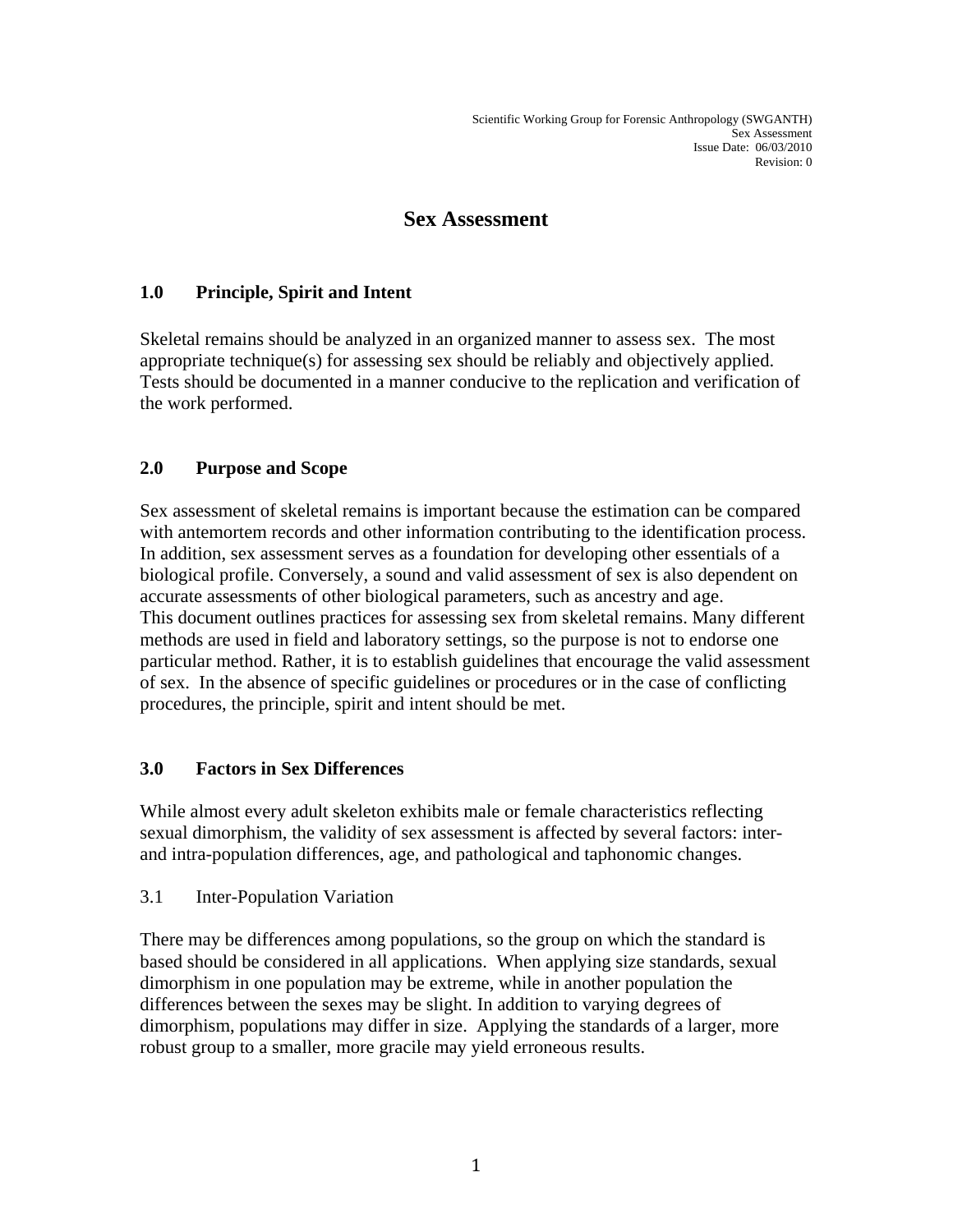### 3.2 Intra-Population Variation

In addition to inter-population differences, sexual dimorphism may vary within a single population. Differences in socio-economic status, for instance, may affect differences between the sexes in those groups. Secular change and biomechanical demands on the skeleton within a population may also affect the validity of a trait used to assess sex. And in all populations, there are outliers representing the extremes of the distributions.

## 3.3 Age

Age can affect the degree of sexual dimorphism and sex assessment. Methods based on bone dimensions may be affected by the relative age of the adult.

## 3.4 Pathology and Taphonomy

Pathological or taphonomic alterations may preclude the employment of specific sex assessment techniques. Alternately, sex predilection of some pathological conditions offers insights to sex assessment.

## **4.0 Approaches**

Selection and application of sex assessment methods depends on the skeletal elements available for examination, their condition/relative degree of preservation and the general age of the individual. Analysis of skeletal remains for sex estimation may involve different or multiple approaches, including morphological and metric traits.

## 4.1 Morphological Traits

Skeletal differences in morphological traits vary between the sexes by shape, features and/or relative size. Methods based on the shape and size, and the presence or absence of features of the pelvis are preferred. Other useful elements for morphological assessment of sex include the cranium and mandible, although these distinctions are largely due to gracility or robusticity. Morphological traits of other elements may reflect sex differences, but are usually less reliable. Whatever elements are assessed, employ exemplars, identifying multiple traits with marked sexual dimorphism and document observations.

### 4.2 Metric Assessments

Metric assessments of sex are based on size and/or shape of skeletal elements and dentition. Measurements used in sex estimation generally involve limb bone size and articular surface size. Appropriate measuring instruments, standards and/or software are employed. Although a single measurement may provide reasonably valid sex estimation, multiple measurements and multivariate techniques provide greater reliability in sex assessments.